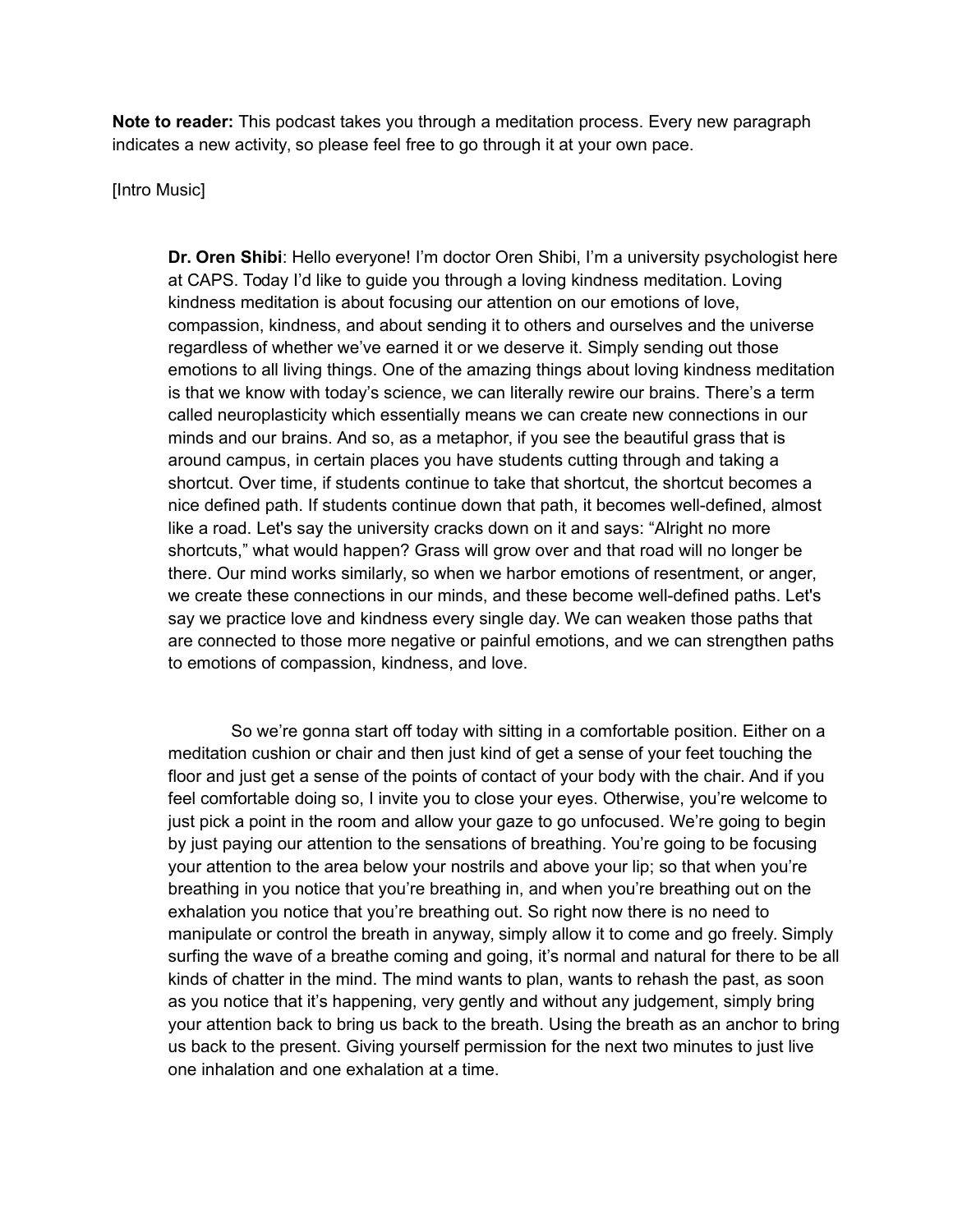See if you can notice the subtle sensations in the body as you breathe in and expand and as you exhale and contract. Maybe noticing the rise of the abdomen with the inhalation and a fall on the exhalation. Maybe noticing the rib cage expanding as you breathe in and falling as you breathe out. And throughout this meditation, if you become distracted, that's okay. Simply notice where you're mind is being pulled and then bring your attention back to the breath. See if you can pay attention to the touch of the breath also the spaces between the in breath and out breath. Noticing what it feels like when the lungs are full of air, right before you're about to exhale, and then, what does it feel like at the bottom of the breath,when the lungs are empty right before you're about to inhale.

 I would like for you to pay attention to your heart's center, and imagine yourself breathing into your heart's center, breathing into the chest area. I would like for you to call your attention to an image of you as a child, imagine yourself vividly sitting in front of you. And as you hold that image of yourself I would like for you to silently say to yourself: "May I be safe from inner and outer dangers. May I be well in body and in mind. May I be happy, joyous, and live with ease. May I love and accept myself as I am and have people in my life that love me as I am". Again, bringing your awareness to your heart's center, noticing the breath coming and going. Bringing your attention to cultivating emotions of compassion and happiness.

You will now call an image to your minds' eye of someone who is really easy to love, someone that you can send loving kindness without any effort. This can be a parent, pet, child, a mentor, a spiritual figure; and vividly holding that image of this person in front of you silently repeat the following phrases to yourself: "May you be safe from inner and outer dangers. May you be well in body and in mind. May you be happy, joyous, and calm. May you love and accept yourself as you are and have people in your life that love and accept you as you are." Bringing your attention back to your heart's center, noticing your breath coming and going in the body.

Now calling your attention to someone neutral, someone you needn't necessarily have loving feelings for, nor any negative or resentment towards and vividly holding the image of this neutral person in front of you, silently repeat the following phrases to yourself: "May you be safe from inner and outer dangers. May you be well in body and in mind. May you be happy, joyous, calm, and live with ease. May you have people in your life that love and accept you as you are and may you love and accept yourself as you are." Now bring your attention back to your breath, back to the heart's center.